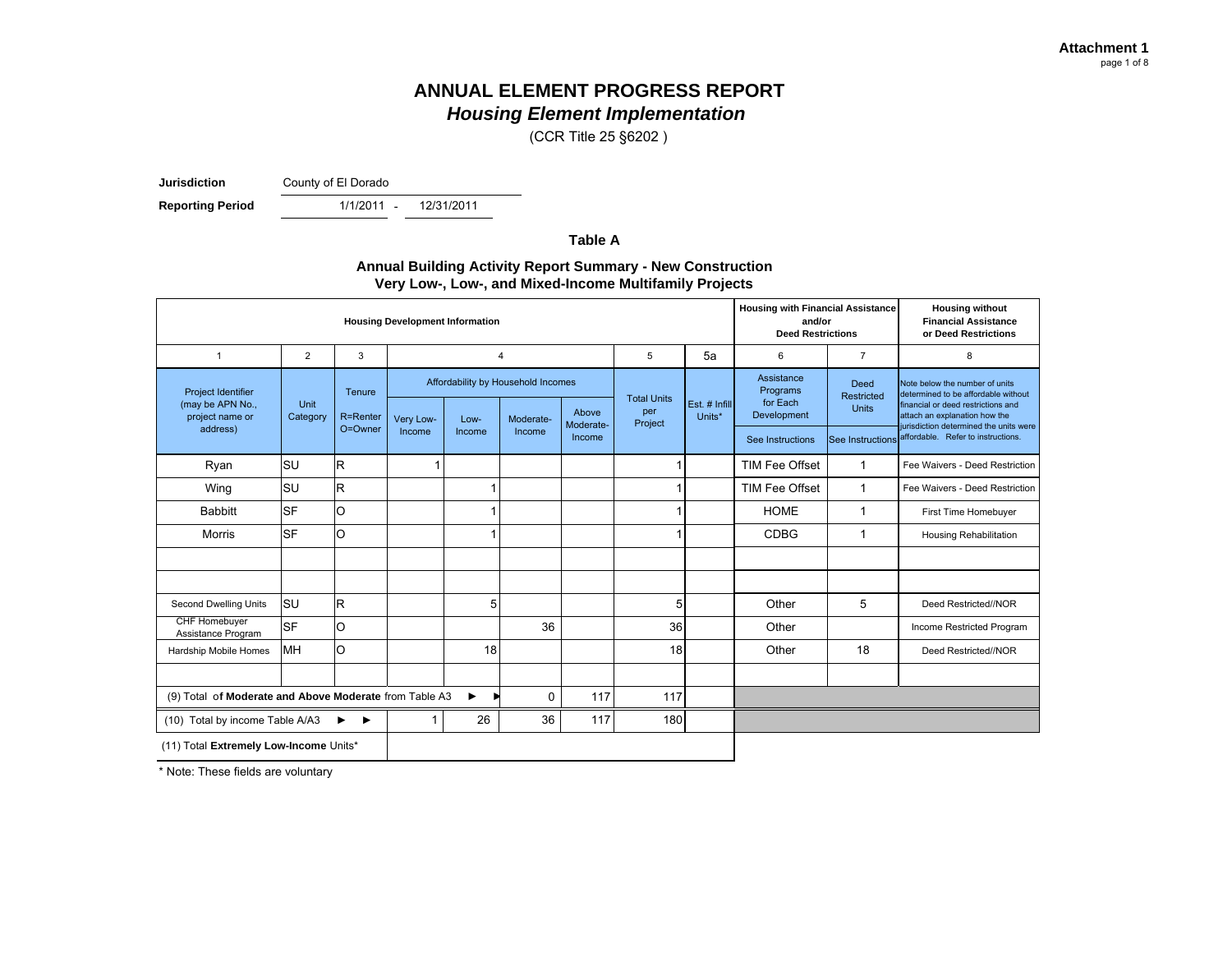(CCR Title 25 §6202 )

**Jurisdiction**

County of El Dorado

**Reporting Period 1/1/2011** - 12/31/2011

### **Table A2Annual Building Activity Report Summary - Units Rehabilitated, Preserved and Acquired pursuant to GC Section 65583.1(c)(1)**

Please note: Units may only be credited to the table below when a jurisdiction has included a program it its housing element to rehabilitate, preserve or acquire units to accommodate a portion of its RHNA which meet the specific criteria as outlined in GC Section 65583.1(c)(1)

|                                   |                              |                     | Affordability by Household Incomes |                              |                                                                                                                                    |
|-----------------------------------|------------------------------|---------------------|------------------------------------|------------------------------|------------------------------------------------------------------------------------------------------------------------------------|
| <b>Activity Type</b>              | Extremely<br>Low-<br>Income* | Very Low-<br>Income | Low-<br>Income                     | <b>TOTAL</b><br><b>UNITS</b> | (4) The Description should adequately document how each unit complies with<br>subsection (c)(7) of Government Code Section 65583.1 |
| (1) Rehabilitation Activity       |                              |                     |                                    | $\mathbf 0$                  | 20 year affordability                                                                                                              |
| (2) Preservation of Units At-Risk |                              |                     |                                    | $\mathbf 0$                  | 55 year affordability - Multifamily                                                                                                |
| (3) Acquisition of Units          |                              |                     |                                    | $\mathbf 0$                  | 40 year affordability                                                                                                              |
| (5) Total Units by Income         | $\Omega$                     | 0                   | 0                                  | $\mathbf 0$                  |                                                                                                                                    |

\* Note: This field is voluntary

#### **Table A3**

**Annual building Activity Report Summary for Above Moderate-Income Units (not including those units reported on Table A)**

|                                                     | <b>Single Family</b> | 2.<br>2 - 4 Units | 3.<br>5+ Units | 4.<br><b>Second Unit</b> | 5.<br><b>Mobile Homes</b> | 6.<br><b>Total</b> | Number of<br>infill units*                                   |
|-----------------------------------------------------|----------------------|-------------------|----------------|--------------------------|---------------------------|--------------------|--------------------------------------------------------------|
| No. of Units Permitted for<br>Moderate              |                      |                   |                |                          |                           | 0                  | <b>County does</b><br>not meet<br><b>Urban</b><br>definition |
| No. of Units Permitted for<br><b>Above Moderate</b> | 116                  |                   |                |                          |                           | 117                |                                                              |

\* Note: This field is voluntary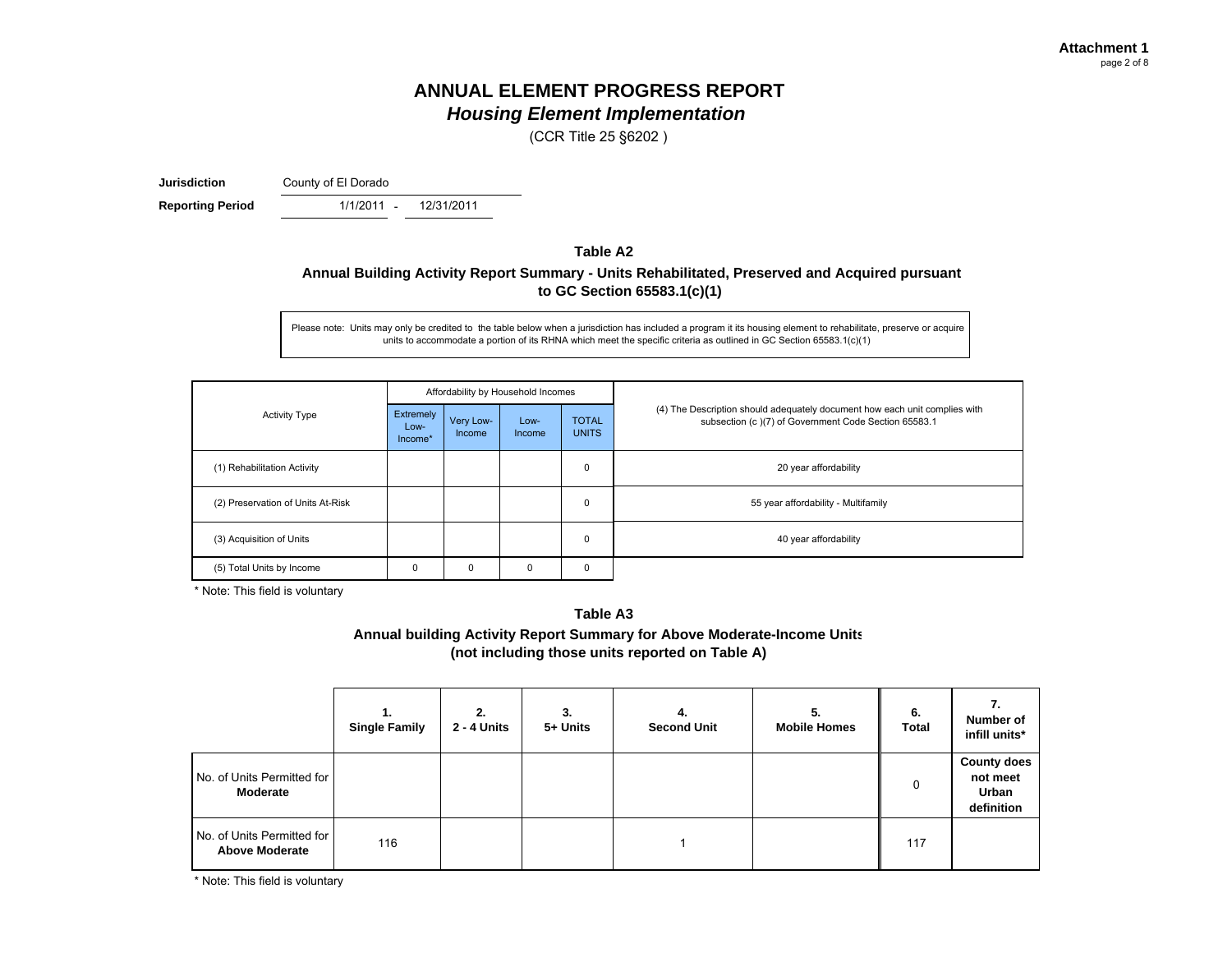(CCR Title 25 §6202 )

**Jurisdiction**

County of El Dorado

**Reporting Period** 1/1/2011 - 12/31/2011

**Table B**

#### **Regional Housing Needs Allocation Progress**

**Permitted Units Issued by Affordability**

| Enter Calendar Year starting with the first year of<br>the RHNA allocation period. See Example.<br><b>RHNA</b><br><b>Income Level</b><br>Allocation by<br>Income Level |                        |       | 2006-07 | 2008           | 2009           | 2010           | 2011           | 2012      | 2013                   | <b>Total Units</b> | Total                  |                                   |
|------------------------------------------------------------------------------------------------------------------------------------------------------------------------|------------------------|-------|---------|----------------|----------------|----------------|----------------|-----------|------------------------|--------------------|------------------------|-----------------------------------|
|                                                                                                                                                                        |                        |       | Year    | Year<br>2      | Year<br>3      | Year<br>4      | Year<br>5      | Year<br>6 | Year<br>$\overline{7}$ | Year<br>8          | to Date<br>(all years) | Remaining RHNA<br>by Income Level |
|                                                                                                                                                                        | Deed<br>Restricted     | 2,413 |         | 103            |                | 39             | 9              |           |                        |                    | 152                    |                                   |
| Very Low                                                                                                                                                               | Non-deed<br>restricted |       |         |                | 1              |                |                |           |                        |                    |                        | 2,260                             |
| Low                                                                                                                                                                    | Deed<br>Restricted     | 1,596 |         |                | $\overline{2}$ | 21             | 32             | 26        |                        |                    | 81                     | 1,515                             |
|                                                                                                                                                                        | Non-deed<br>restricted |       |         |                |                |                |                |           |                        |                    |                        |                                   |
| Moderate                                                                                                                                                               | Deed<br>Restricted     | 1,512 |         | $\overline{2}$ | -1             |                | $\overline{2}$ | 36        |                        |                    | 41                     | 1,470                             |
|                                                                                                                                                                        | Non-deed<br>restricted |       |         |                |                | $\overline{1}$ |                |           |                        |                    |                        |                                   |
| Above Moderate                                                                                                                                                         |                        | 2,523 |         | 1297           | 351            | 178            | 126            | 117       |                        |                    | 2,069                  | 454                               |
| Total RHNA by COG.<br>Enter allocation number:<br>Total Units ▶<br>$\blacktriangleright$ $\blacktriangleright$                                                         |                        | 8,044 |         |                | 355            | 239            | 169            | 180       |                        |                    | 2,345                  |                                   |
|                                                                                                                                                                        |                        |       |         | 1,402          |                |                |                |           |                        |                    |                        | 5,699                             |
| Remaining Need for RHNA Period ▶<br>►<br>$\rightarrow$<br>▸<br>1.00101111<br>$\overline{\cdots}$<br>10000                                                              |                        |       |         |                |                |                |                |           |                        |                    |                        |                                   |

Note: units serving extremely low-income households are included in the very low-income permitted units totals. // Updated 2009 and 2010 totals to remove weatherization projects which are not eligible toward RHNA progress per HCD.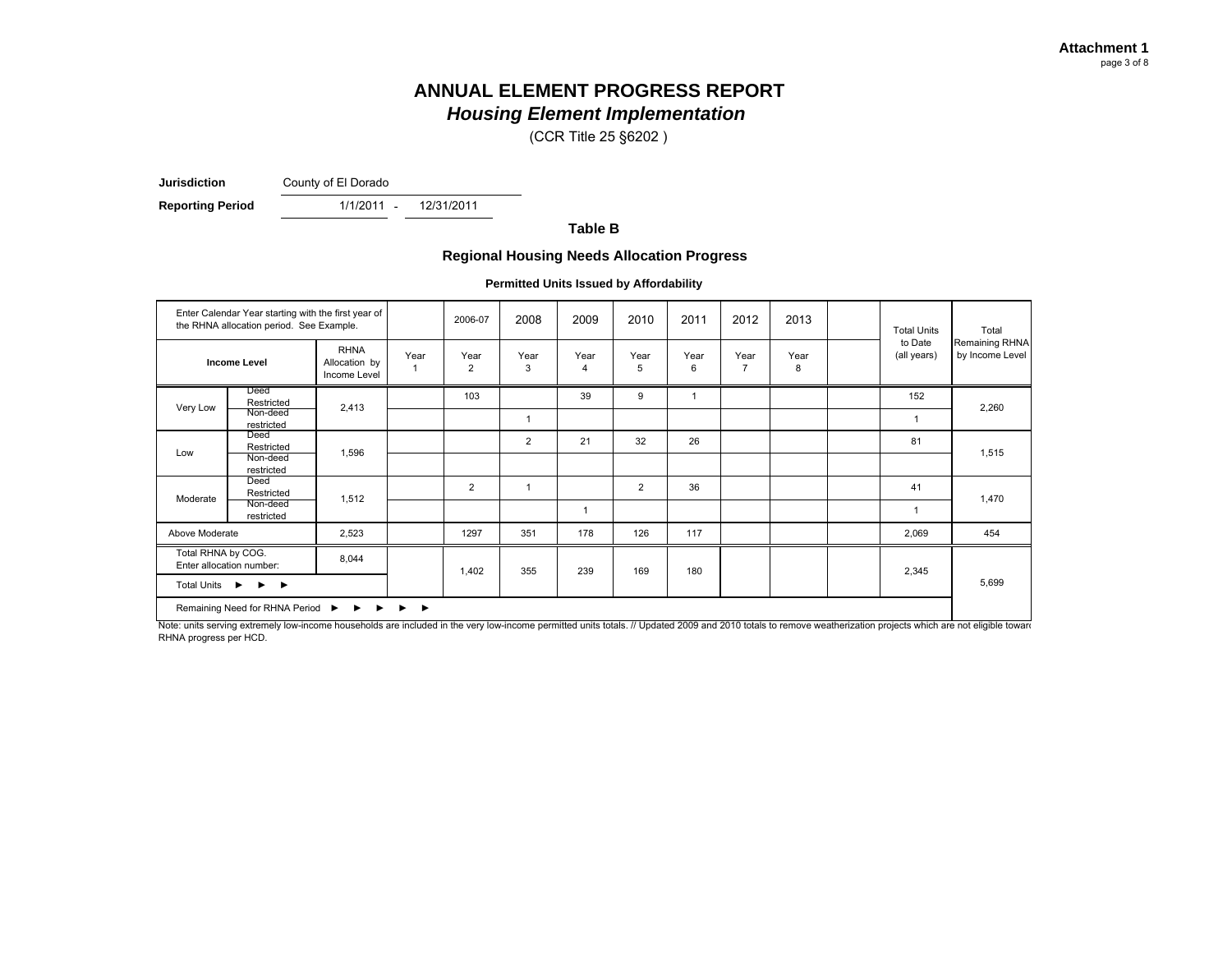(CCR Title 25 §6202 )

**Jurisdiction**

County of El Dorado

**Reporting Period** 1/1/2011 - 12/31/2011

#### **Table C**

### **Program Implementation Status**

| <b>Program Description</b><br>(By Housing Element Program Names) |                                                                              | Housing Programs Progress Report - Government Code Section 65583.<br>Describe progress of all programs including local efforts to remove governmental constraints to the maintenance,<br>improvement, and development of housing as identified in the housing element. |                             |                                                                                                                                                                                                                                                                                               |  |  |  |  |
|------------------------------------------------------------------|------------------------------------------------------------------------------|------------------------------------------------------------------------------------------------------------------------------------------------------------------------------------------------------------------------------------------------------------------------|-----------------------------|-----------------------------------------------------------------------------------------------------------------------------------------------------------------------------------------------------------------------------------------------------------------------------------------------|--|--|--|--|
|                                                                  | Name of Program                                                              | Objective                                                                                                                                                                                                                                                              | <b>Timeframe</b><br>in H.E. | <b>Status of Program Implementation</b>                                                                                                                                                                                                                                                       |  |  |  |  |
|                                                                  | Review land use patterns                                                     | Identify areas for future housing                                                                                                                                                                                                                                      | Ongoing                     | Ongoing. Review updated under the 2004 General<br>Plan 5-Year review process in 2011.                                                                                                                                                                                                         |  |  |  |  |
| 2                                                                | Review adequate sites for affordable<br>Housing                              | Identify areas for future affordable housing<br>without need to fund major infrastructure                                                                                                                                                                              | One Year                    | Completed and ongoing. Review updated under the<br>2004 General Plan 5-Year review process in 2011.                                                                                                                                                                                           |  |  |  |  |
| 3                                                                | Review and update Capital<br>Improvement Program                             | Revised facility plans; extension of<br>services to underserved areas of the<br>County                                                                                                                                                                                 | Annually                    | Completed and ongoing. Reviewed annually with<br>update of Capital Improvement Program.                                                                                                                                                                                                       |  |  |  |  |
|                                                                  | Develop incentive based policy for<br>affordable housing development         | Provide incentives to encourage<br>development of affordable housing                                                                                                                                                                                                   | Two Years                   | Completed and ongoing. The County has adopted an<br>Affordable Housing Fee Structure Policy (B-11), a Fee<br>Waiver Policy (B-2), a Traffic Impact Fee Deferral Policy (B-<br>3), and a Traffic Impact Mitigation Fee Offset Policy For<br>Developments with Affordable Housing Units (B-14). |  |  |  |  |
| 5                                                                | Track and record second dwelling units<br>and hardship mobile homes          | Ensure opportunities to access affordable<br>housing                                                                                                                                                                                                                   | One Year                    | Completed and ongoing.                                                                                                                                                                                                                                                                        |  |  |  |  |
| $\overline{6}$                                                   | Amend Zoning Ordinance and Design<br>and Improvement Standards Manual        | Provide more flexibility for affordable<br>housing                                                                                                                                                                                                                     | One Year                    | Ongoing.                                                                                                                                                                                                                                                                                      |  |  |  |  |
|                                                                  | Adopt Density Bonus Ordinance for<br>Affordable Housing                      | Promote benefits of program to<br>development community                                                                                                                                                                                                                | One Year                    | Completed March 2009                                                                                                                                                                                                                                                                          |  |  |  |  |
| 8                                                                | Work with Tahoe Regional Planning<br>Agency (TRPA) on Tahoe Regional<br>Plan | Facilitate the construction of more<br>affordable and workforce housing                                                                                                                                                                                                | Ongoing                     | Ongoing.                                                                                                                                                                                                                                                                                      |  |  |  |  |
| 9                                                                | <b>Establish a Housing Trust Fund</b>                                        | Establish flexible, locally controlled source<br>of funds dedicated to meeting local<br>affordable housing needs for low income<br>households                                                                                                                          | Two Years                   | Draft policy under review.                                                                                                                                                                                                                                                                    |  |  |  |  |
| 10                                                               | Review residential development<br>processing procedures annually             | Identify additional opportunities to further<br>streamline the procedures for affordable<br>housing projects while maintaining<br>adequate levels of public review                                                                                                     | One Year                    | Board-appointed Economic Development Advisory<br>Committee has established a Regulatory Reform<br>Team who meet weekly and report to the Board of<br>Supervisors with recommendations to reduce<br>constraints to affordable housing.                                                         |  |  |  |  |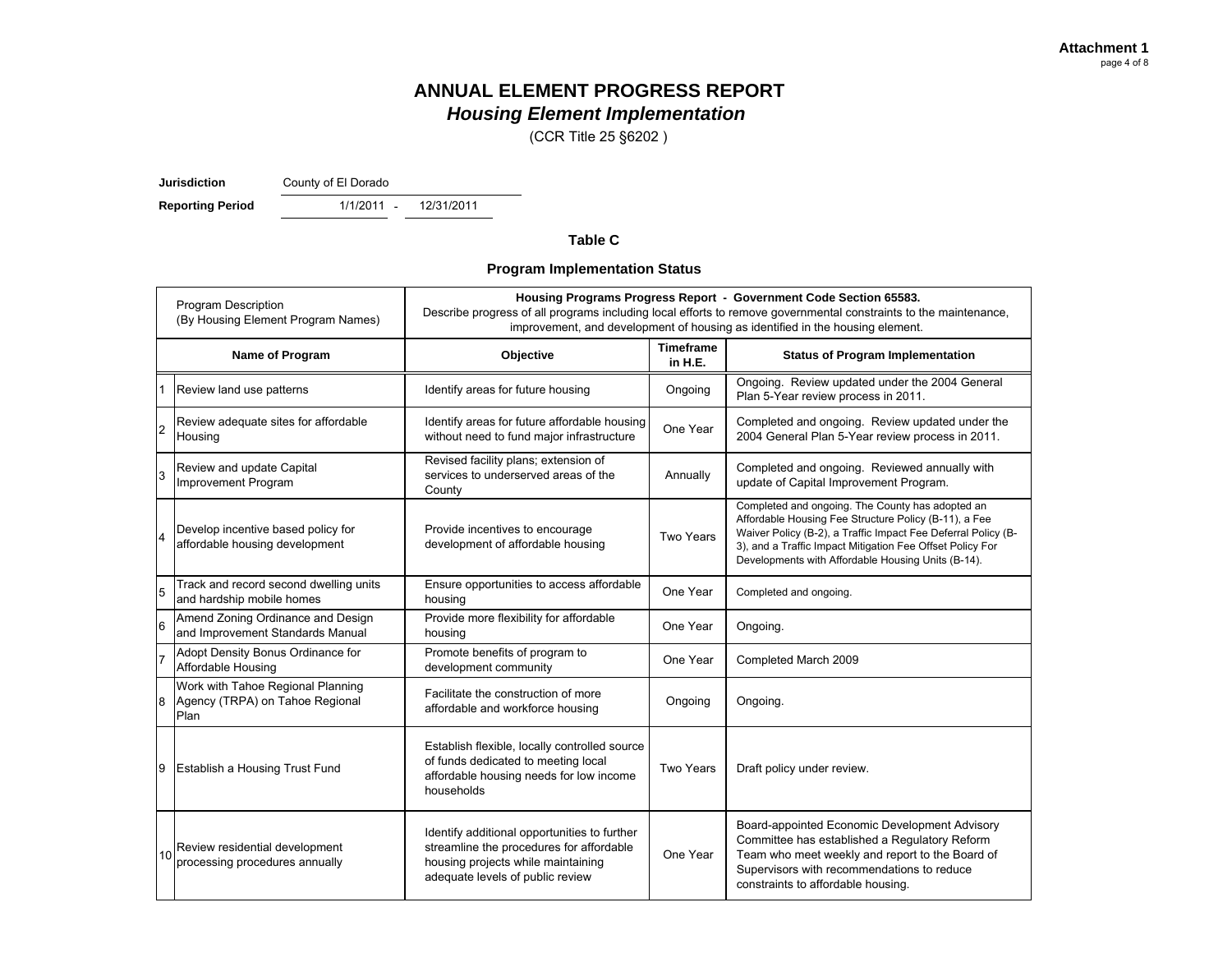(CCR Title 25 §6202 )

|    | <b>Jurisdiction</b><br>County of El Dorado               |                                                                                                                                                                                                      |                    |                                                                                                                  |  |
|----|----------------------------------------------------------|------------------------------------------------------------------------------------------------------------------------------------------------------------------------------------------------------|--------------------|------------------------------------------------------------------------------------------------------------------|--|
|    | $1/1/2011$ -<br><b>Reporting Period</b>                  | 12/31/2011                                                                                                                                                                                           |                    |                                                                                                                  |  |
|    | 11 Adopt infill ordinance                                | Assist developers with incentives to<br>addressing barriers to infill development                                                                                                                    | Two Years          | In progress.                                                                                                     |  |
|    | 12 Investigate land banking                              | Land banking as method to provide sites<br>for affordable housing                                                                                                                                    | <b>Two Years</b>   | In progress.                                                                                                     |  |
| 13 | Support a legislative platform for<br>affordable housing | To facilitate the development of affordable<br>housing, especially in the Tahoe Basin                                                                                                                | Ongoing            | In progress.                                                                                                     |  |
|    | 14 Interdepartmental working group                       | Ensure cooperation between departments,<br>CAO and Board of Supervisors in the<br>implementation of Housing Element                                                                                  | Ongoing            | Completed and ongoing.                                                                                           |  |
|    | 15 Track workforce housing                               | Track the approval and status of<br>employee housing, including farm worker<br>housing                                                                                                               | <b>Three Years</b> | Program to track workforce housing in place.<br>Developing method to study agricultural worker<br>housing needs. |  |
| 16 | Amend the Planned Development<br>combining zone district | Provide adequate developer incentives to<br>encourage inclusion of affordable housing                                                                                                                | One Year           | Included in Zoning Ordinance Update scheduled for<br>adoption in 2012.                                           |  |
|    | 17 Implement First Time Homebuyer<br>program             | Continue to apply for funding in support of<br>a first-time homebuyers program                                                                                                                       | Ongoing            | Completed and ongoing.                                                                                           |  |
| 18 | Implement Housing Rehabilitation<br>program through CDBG | Apply for funds in support of housing<br>rehab and weatherization programs for low<br>income households                                                                                              | Ongoing            | Completed and ongoing.                                                                                           |  |
|    | 19 Housing Choice Voucher Program                        | Continue to administer HCV program<br>(Section 8)                                                                                                                                                    | Ongoing            | Ongoing.                                                                                                         |  |
| 20 | Adopt Mobile Home Park Conversion<br>ordinance           | Adopt measures to encourage retention of<br>mobile home and manufactured home<br>housing, aid in relocation and provide<br>compensation to owners and residents                                      | <b>Two Years</b>   | Draft policy complete and under review.                                                                          |  |
|    | 21 Continue Code Enforcement efforts                     | Work with property owners to preserve the<br>existing housing stock                                                                                                                                  | Ongoing            | Completed and ongoing.                                                                                           |  |
|    | 22 Update list of subsidized dwellings                   | Track units subsidized by government<br>funding or affordable housing developed<br>through local regulations or incentives by<br>income category as identified in the<br>regional housing allocation | Annually           | Completed and ongoing.                                                                                           |  |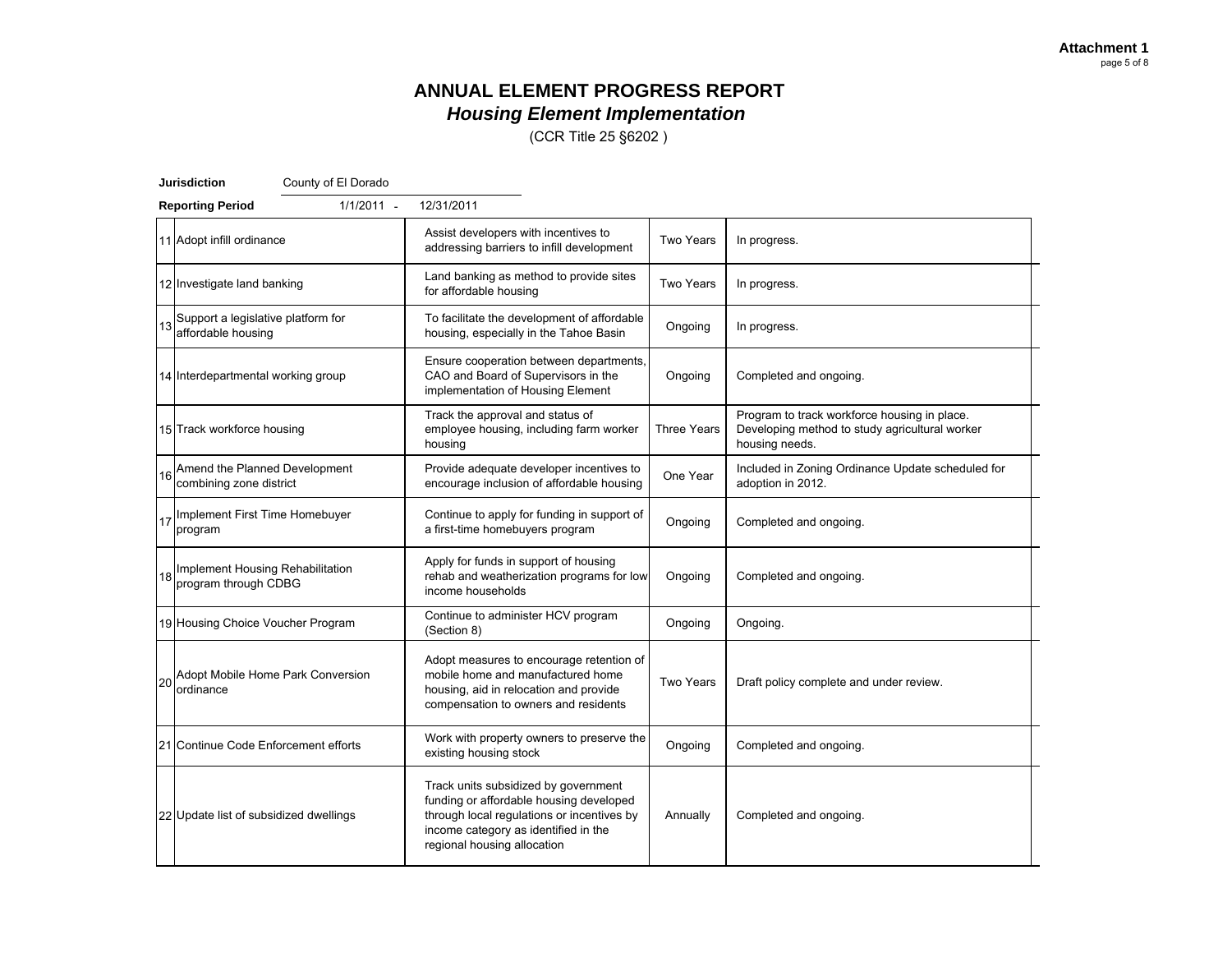(CCR Title 25 §6202 )

|    | Jurisdiction                                                                                                | County of El Dorado                                                                 |                                                                                                                                                                                                                                                                                                                                   |          |                                                                                                                     |  |
|----|-------------------------------------------------------------------------------------------------------------|-------------------------------------------------------------------------------------|-----------------------------------------------------------------------------------------------------------------------------------------------------------------------------------------------------------------------------------------------------------------------------------------------------------------------------------|----------|---------------------------------------------------------------------------------------------------------------------|--|
|    | <b>Reporting Period</b>                                                                                     | $1/1/2011 -$                                                                        | 12/31/2011                                                                                                                                                                                                                                                                                                                        |          |                                                                                                                     |  |
|    | 23 provisions that could pose constraints<br>to the development of housing for<br>persons with disabilities | Review the Zoning Ordinance, policies,<br>practices, and building codes to identify | Adopt an ordinance, pursuant to the Fair<br>Housing Amendments Act of 1988, to<br>establish a process for making requests<br>for reasonable accommodations to land<br>Three Years<br>use and zoning decisions and procedures<br>regulating the siting, funding, development<br>and use of housing for people with<br>disabilities |          | In progress.                                                                                                        |  |
| 24 | Community education on<br>homelessness                                                                      |                                                                                     | Continue working with community and<br>local organizations to build upon<br>Continuum of Care Strategy and develop<br>10-year plan to end homelessness                                                                                                                                                                            | Ongoing  | HMIS grant awarded and in progress. Meeting with<br>Continuum of Care (CoC) stakeholders to update CoC<br>Strategy. |  |
| 25 | transitional housing, etc. by right                                                                         | Define zoning for emergency shelters,                                               | As part of the Zoning Ordinance update,<br>clearly define zone districts within which<br>emergency shelters or transitional housing<br>may be established by right                                                                                                                                                                | One Year | Completed                                                                                                           |  |
|    | Improve energy and water use<br>26 efficiency in existing homes and new<br>construction                     |                                                                                     | Support of the Environmental Vision for El<br>Dorado County, Resolution 29-2008 for<br>positive environmental change                                                                                                                                                                                                              | One Year | Energy & Home Weatherization Program ongoing.                                                                       |  |
|    | 27 Permit Mixed Use Development                                                                             |                                                                                     | Amend Zoning Ordinance to permit mixed<br>use development within Commercial<br>zones by right, subject to standards that<br>encourages compact urban form, access<br>to non-auto transit, and energy efficiency                                                                                                                   | One Year | Phase I approved. Phase II in progress.                                                                             |  |
|    | 28 Agricultural employee housing                                                                            |                                                                                     | As part of the Zoning Ordinance update,<br>comply with Health and Safety Code<br>Section 17021.6 and encourage<br>agricultural employee housing                                                                                                                                                                                   | One Year | In progress                                                                                                         |  |
|    |                                                                                                             | 29 Continue Housing Rehab Loan program                                              | Continue to make rehabilitation loans to<br>qualifying very low and low income<br>households                                                                                                                                                                                                                                      | Ongoing  | Complete and ongoing.                                                                                               |  |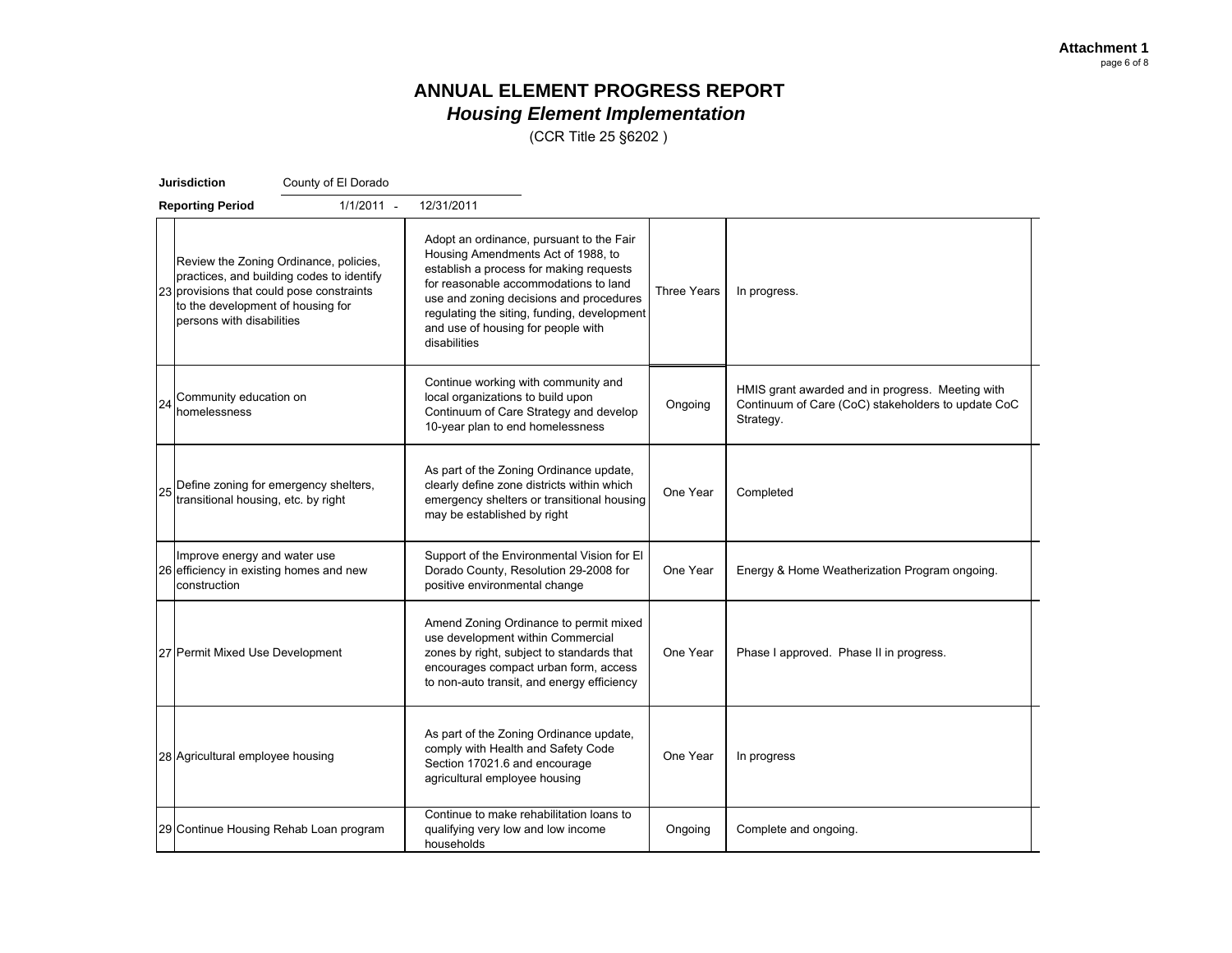(CCR Title 25 §6202 )

|    | <b>Jurisdiction</b><br>County of El Dorado                     |                                                                                                                                                                                                                     |                  |                                                                                                                                                                                                                                              |  |  |  |  |  |  |
|----|----------------------------------------------------------------|---------------------------------------------------------------------------------------------------------------------------------------------------------------------------------------------------------------------|------------------|----------------------------------------------------------------------------------------------------------------------------------------------------------------------------------------------------------------------------------------------|--|--|--|--|--|--|
|    | $1/1/2011 -$<br><b>Reporting Period</b>                        | 12/31/2011                                                                                                                                                                                                          |                  |                                                                                                                                                                                                                                              |  |  |  |  |  |  |
| 30 | Economic analysis for all 50+ unit<br>residential developments | Ensure that appropriate public services<br>and facilities fees are levied to provide<br>public facilities and services to the project                                                                               | One Year         | Model study for analysis of potential fiscal impacts<br>has been initiated. Evaluation of a funding program for<br>economic analysis of affordable housing projects in<br>progress. Analysis of individual projects is ongoing as<br>needed. |  |  |  |  |  |  |
|    | 31 Update TIM Fee Program                                      | Analyze anticipated lower trip generation<br>and traffic benefits of a variety of housing<br>types                                                                                                                  | Annually         | In progress. Continue to offer offset program for<br>qualified affordable housing units. Age Restricted<br>Unit incentives approved and effective in April 2012.                                                                             |  |  |  |  |  |  |
| 32 | Retain and rehab existing rental<br>housing stock              | Explore options including a proactive<br>rental inspection enforcement program to<br>address maintenance and Code<br>Enforcement issues related to multifamily<br>and single family rental residences               | Two Years        | In progress.                                                                                                                                                                                                                                 |  |  |  |  |  |  |
|    | 33 Fair Housing                                                | Continue to refer people who suspect<br>discrimination in housing to the<br>appropriate agency or organization for<br>help. Continue to distribute fair housing<br>information as a part of its housing<br>programs | <b>Two Years</b> | Completed and ongoing.                                                                                                                                                                                                                       |  |  |  |  |  |  |
| 34 | Work with owners to preserve<br>subsidized housing units       | Identify funding sources to preserve at-<br>risk units and identify qualified entities<br>who are interested in purchasing<br>government-subsidized multifamily<br>housing projects                                 | Ongoing          | Ongoing. Strategy developed by HUD and USDA<br>Rural Development is in place and administered by<br>County to assist organizations in preserving<br>subsidized housing units.                                                                |  |  |  |  |  |  |
|    | 35 Housing Conditions Study                                    | Survey of housing conditions to determine<br>the amount of housing in need of<br>rehabilitation or replacement within older,<br>established unincorporated<br>neighborhoods                                         | Two Years        | In progress. Completion scheduled in 2012.                                                                                                                                                                                                   |  |  |  |  |  |  |